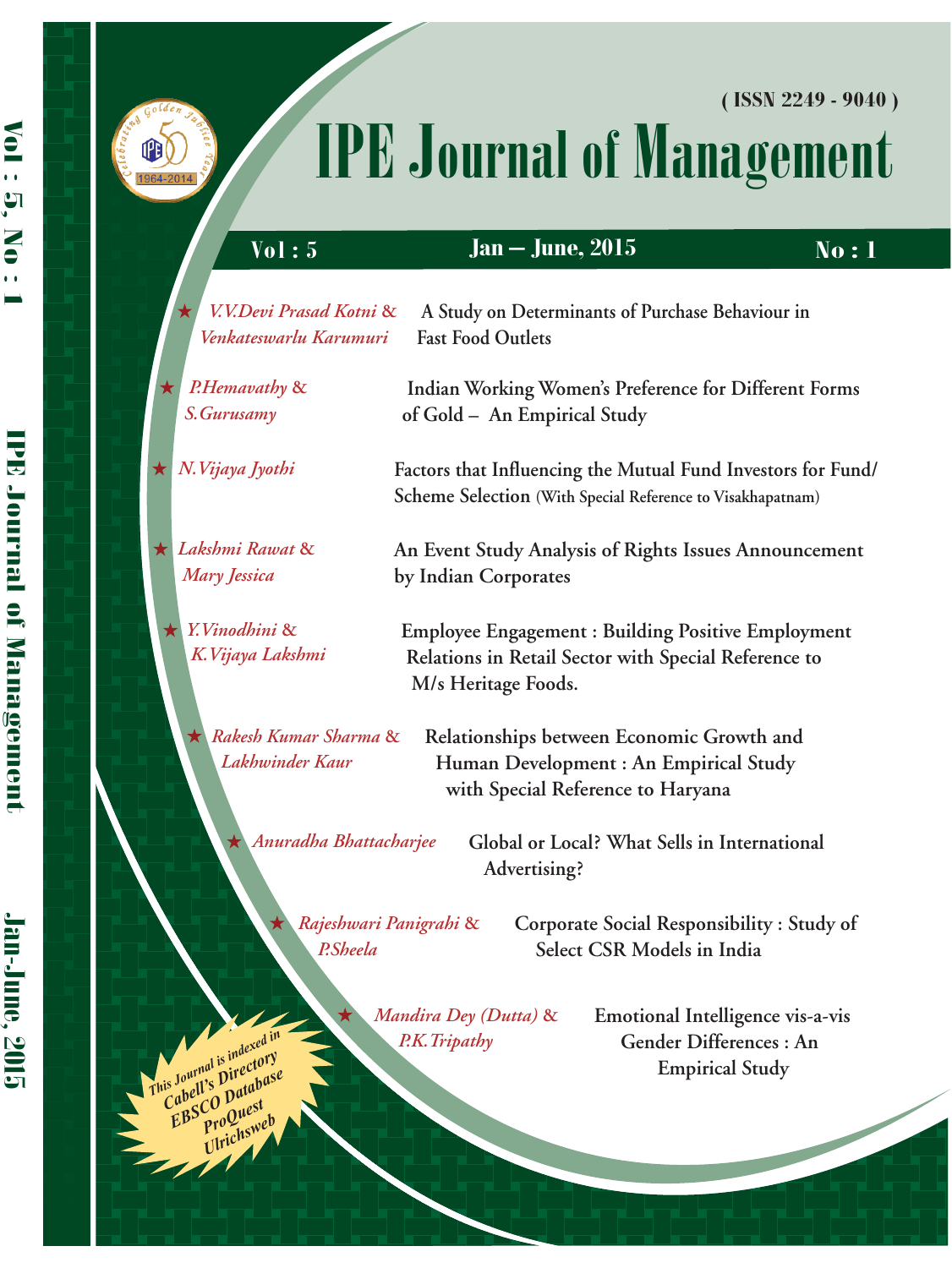## IPE Journal of Management

|                      | Vol: 5<br>January - June, 2015                                                                                                        | <b>No</b> : 1 |
|----------------------|---------------------------------------------------------------------------------------------------------------------------------------|---------------|
|                      | <b>Content</b>                                                                                                                        |               |
|                      | <b>Research Papers</b>                                                                                                                |               |
| $\star$              | A Study on Determinants of Purchase Behaviour in Fast Food Outlets<br>V.V.Devi Prasad Kotni & Venkateswarlu Karumuri  1               |               |
| $\star$              | Indian Working Women's Preference for Different Forms of Gold -<br>An Empirical Study                                                 |               |
|                      |                                                                                                                                       |               |
| $\star$              | Factors that Influencing the Mutual Fund Investors for Fund/                                                                          |               |
|                      | Scheme Selection (With Special Reference to Visakhapatnam)                                                                            |               |
|                      |                                                                                                                                       |               |
|                      | $\star$ An Event Study Analysis of Rights Issues Announcement by<br><b>Indian Corporates</b>                                          |               |
|                      |                                                                                                                                       |               |
| $\star$              | <b>Employee Engagement : Building Positive Employment Relations</b><br>in Retail Sector with Special Reference to M/s Heritage Foods. |               |
| $\star$              | Relationships between Economic Growth and Human Development :<br>An Empirical Study with Special Reference to Haryana                 |               |
|                      | <b>Perspectives</b>                                                                                                                   |               |
| $\star$              | Global or Local? What Sells in International Advertising?                                                                             |               |
| *                    | Corporate Social Responsibility : Study of Select CSR Models in India                                                                 |               |
| <b>Research Note</b> |                                                                                                                                       |               |
| ★                    | Emotional Intelligence vis-a-vis Gender Differences :<br>An Empirical Study                                                           |               |
|                      |                                                                                                                                       |               |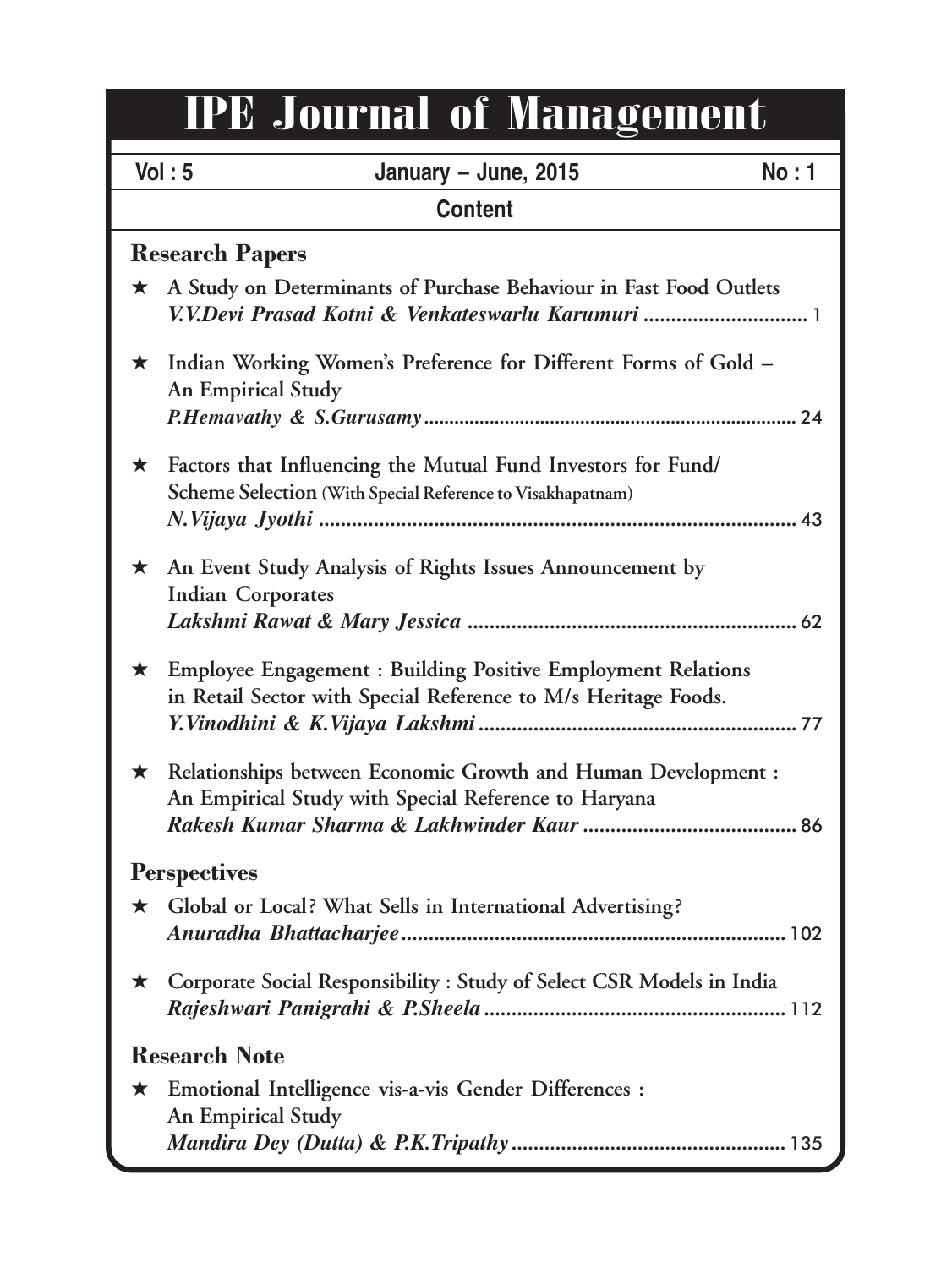## A Study on Determinants of Purchase Behaviour in Fast Food Outlets

*V.V.Devi Prasad Kotni\* & Venkateswarlu Karumuri\*\**

*The basic purpose of this paper is to identify the determinants of the fast food purchase decisions and analyzing the customer expectations and satisfactions in the fast food market. The paper observes the behaviour exhibited by the consumers towards the determinants that motivates the consumers to choose a particular fast food restaurant. The uniqueness of the paper is adoption of statistical tool factor analysis which identifies significant attributes by assigning factor scores to various of factors like purchase patterns of fast food, various buying roles in fast food purchase and determinants of outlet which influence fast food purchase decision making process.*

Keywords : Fast Food, Buying Roles, Fast Food Outlets, Determinants of Fast Food, Factor Analysis.

#### **Introduction**

With the advent of LPG reforms in India that were introduced in 1991, India started competing with American and European countries in IT, ITES and BPO industries. Many MNCs are setting up their offshore business centers in India and/or they started outsourcing their offshore operations to Indian companies. Due to which, millions of urban Indians are employed, which brought tremendous changes in their lifestyle as well as in their eating habits. Around-the-clock work hours made single adults and nuclear families (with working parents) not to have time for preparation or consumption of homemade meals. One of the alternatives available for urban work force is consumption of fast food which can

be prepared and consumed in faster manner. This situation has given a boost to Indian fast food industry where it attracts major players like KFC, McDonald's, Domino's Pizza, Pizza hut, Subway etc. Almost every major Indian city is having most of these fast food restaurants in minimum number and the number is growing. It

The paper is the author's own work and has neither been published nor submitted to any other journal for publication.

*<sup>\*</sup> V.V.Devi Prasad Kotni, Assistant Professor, Department of Management Studies, G.V.P. College for Degree and P.G. Courses, Technical Campus, Rushikonda, Visakhapatnam, Andhra Pradesh - 530045, India.*

*<sup>\*\*</sup> Venkateswarlu Karumuri, Assistant Professor of HRM, Department of Management Studies, G.V.P. College for Degree and P.G. Courses, Visakhapatnam, Andhra Pradesh, India.*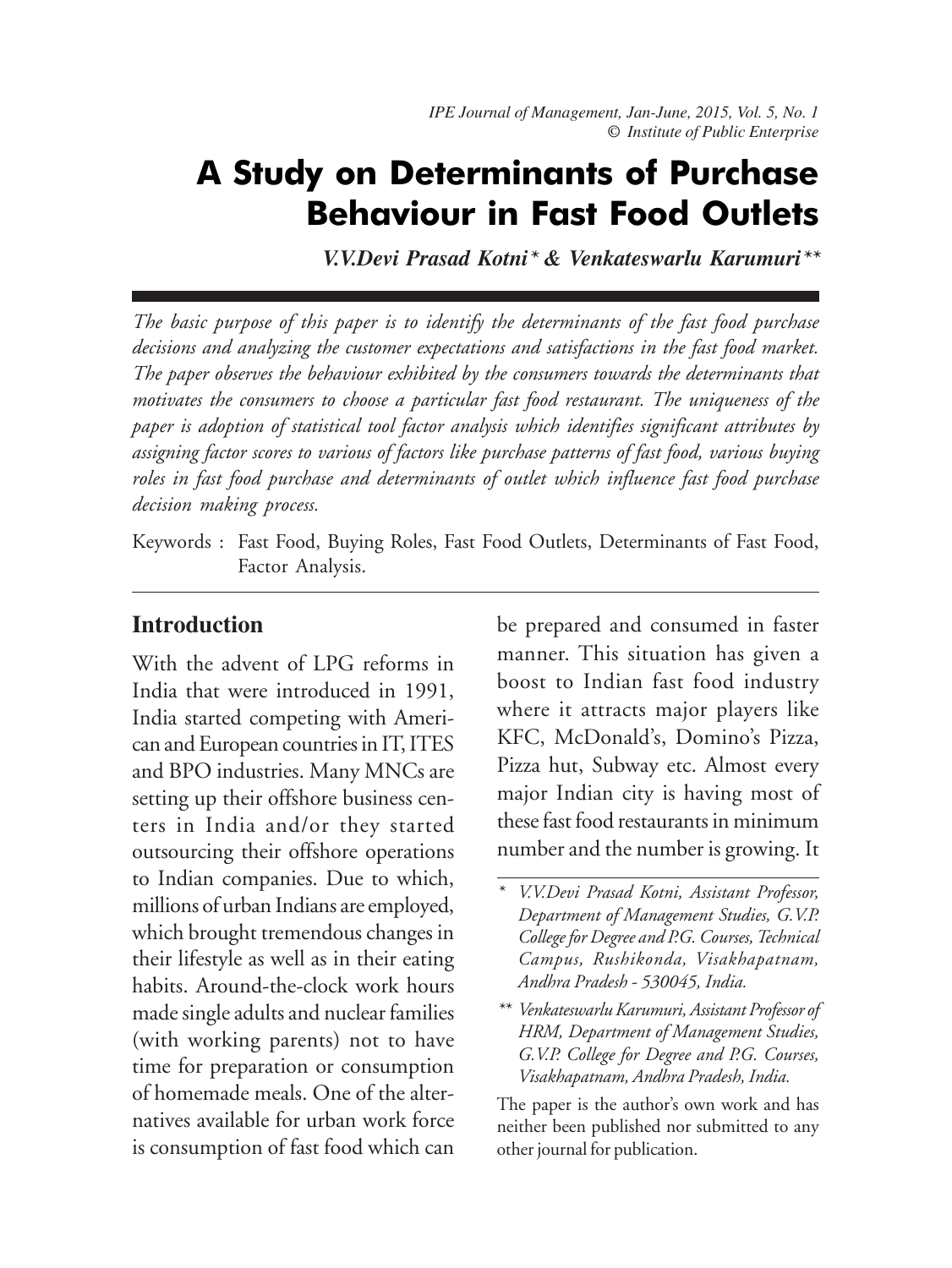*IPE Journal of Management, Jan-June, 2015, Vol. 5, No. 1 IPE Journal of Management, Jan-June, 2015, Vol. 5, No. 1 © Institute of Public Enterprise*

## Indian Working Women's Preference for Different Forms of Gold – An Empirical Study

*P.Hemavathy\* & S.Gurusamy\*\**

*Gold has providentially remained in the headlines of both consumer and financial media, which served to emphasize both the continuing intrinsic value and its antique role as a store of value. There are various forms of gold such as gold jewellery which creates consumption demand for gold besides bars and coins, gold exchange traded funds, gold certificates and gold futures etc which creates investment demand for gold. This paper attempts to find out the Indian working women's preference for different forms of gold. It also determines the influence of demographic variables on the women's choice for different forms of gold. The results reveal that Indian working women's age, martial status, education, income, role in the family and the source of information about the investment avenue serves as the best proxy variables to determine the working women's preference for different forms of gold such as gold jewellery, gold bars and coins, Gold ETFs etc. Women with a higher disposable income create more investment demand than consumption demand. The paper concludes that the investor education and financial literacy are significant for people who live in rural areas are unaware of the gold investment instruments or do not have access to invest in gold backed financial products.*

Keywords : Working Women, Gold ETFs, Gold Jewellery, Gold Bars and Coins, Annual Savings, Monthly Income.

#### **Introduction**

Gold is considered as a key constituent of the financial matrix as investors look to hedge risk, and the one of the major barometer of sentiment. According to an estimation of World Gold Council, about 10 per cent of world's gold is in India's ownership. Accumulated gold stock in India is around 18,000 to

- *\* Ms.P.Hemavathy, University Grants Commission – Senior Research Fellow, Full-time Doctoral Research Scholar, Department of Commerce, University of Madras, Chepauk, Chennai – 600 005.*
- *\*\* Dr.S.Gurusamy, Professor & Head, Department of Commerce, Chairman – Board of Studies of Commerce, University of Madras, Chepauk, Chennai – 600 005.*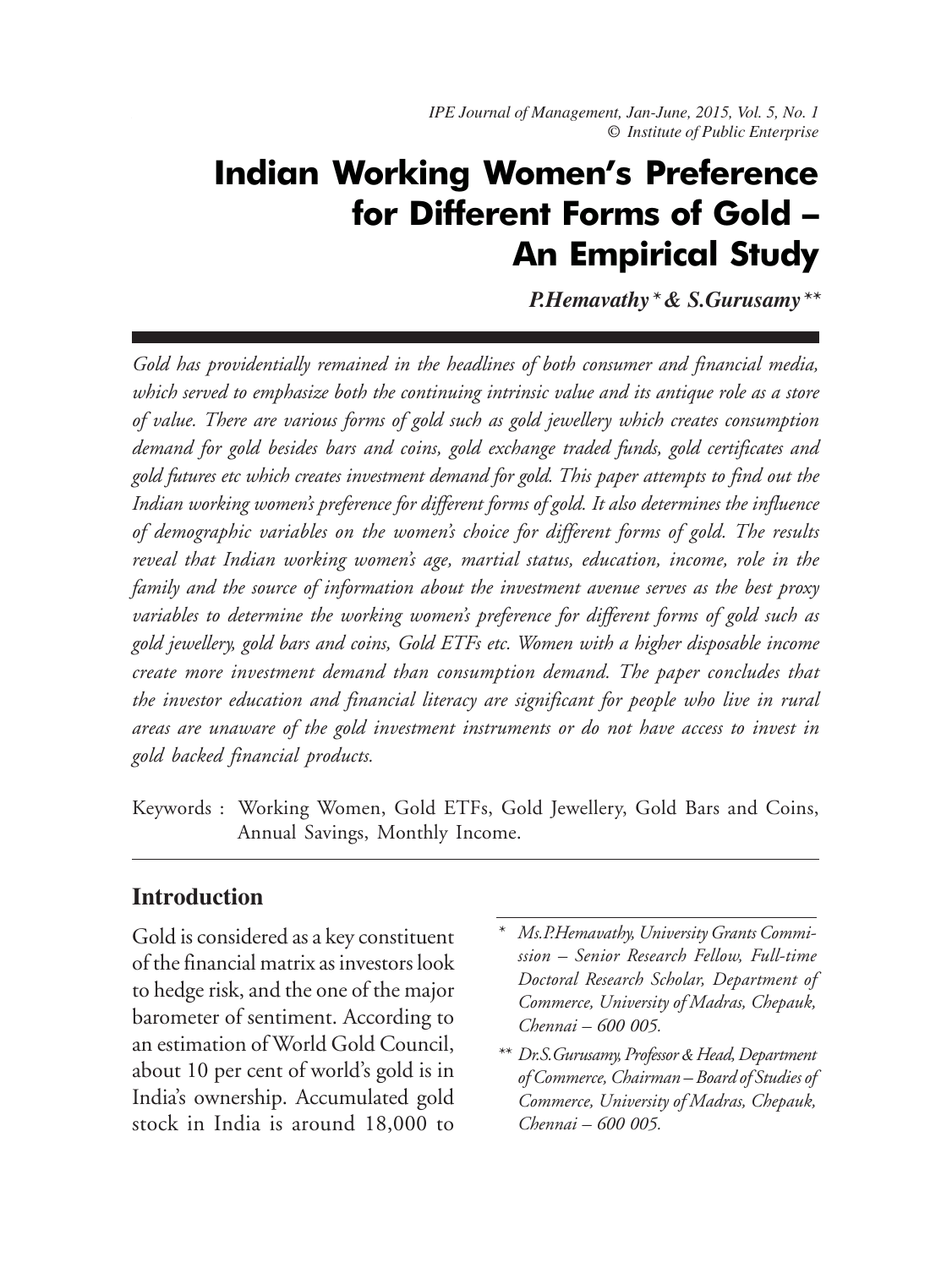### Factors that Influencing the Mutual Fund Investors for Fund/Scheme Selection (With Special Reference to Visakhapatnam)

*N.Vijaya Jyothi\**

*Mutual funds are one of the important segments of the financial system of the country. The success of any mutual fund, depends on how effectively it has been able to meet investors' expectations. A thorough understanding of the investment behavior of mutual fund investors in connection with their perceptions and preferences helps to identify different mutual funds/ schemes and evolve suitable strategies for effective penetration into these funds/schemes. Therefore, an attempt is made to investigate the determinants of mutual fund investors for fund/scheme selection especially in the changed investment scenario which also help the necessitates of asset management companies to understand the fund/scheme selection/switching behavior of investors to design the suitable products to meet the changing financial needs of the investors and strengthen their action in anticipating investor needs and wants.*

Keywords : Mutual Fund, Determinants, Asset Management Companies.

#### **Introduction**

There has been a structural transformation in Indian mutual fund industry in recent times. It is also evident from the review of earlier literature and also from the analysis of performance that the mutual fund industry is gaining maturity. At this juncture, it is important to study and understand the investors' perceptions and ascertain their preferences of mutual funds. Investment behavior of customers is an important area in financial markets. Research studies in this area, in general, are based on statistical observation, technical analysis and fundamental analysis. In this context,

investors expectation is a very important factor in this regard that needs to be analyzed by all alternative investment avenues. The success of any mutual fund, a popular means of investment, depends on how effectively it has been able to meet investors' expectations. A thorough understanding of the financial behavior of mutual fund investors in connection with their perceptions and preferences helps to identify different mutual funds/schemes and evolve

*<sup>\*</sup> Dr.N.Vijaya Jyothi, Assistant Professor, Department of Management Studies, G.V.P College for Degree & P.G. Courses, Rushikonda, Visakhapatnam-45.*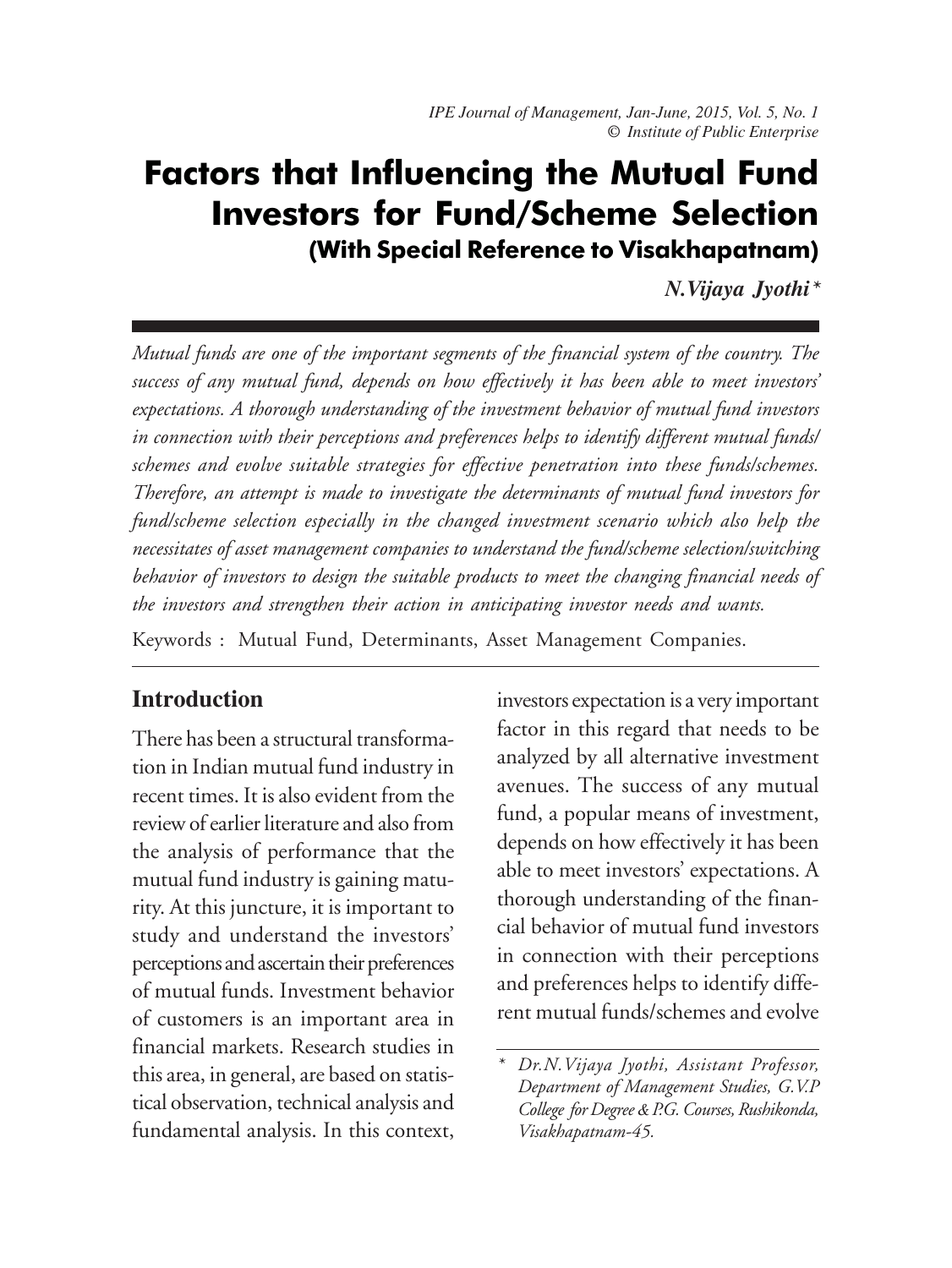## An Event Study Analysis of Rights Issues Announcement by Indian Corporates

*Lakshmi Rawat\* & Mary Jessica\*\**

*Research in finance to understand the information asymmetry of a particular event has been established mostly using the event study methodology. Although sufficient amount of study has been done on the topic of stock market event's and their information asymmetry in emerging economies of the world, there has been no clarity of thought yet. Through the present paper, we try to analyze the impact of Rights Issue announcement made by 50 companies which are both listed in CNX-Nifty and BSE-India indices. The sample consists of 5 announcements declared during 2004-2013. Based on the analysis of data it is found that only one of them gained statistical significance for different event windows. Significance of abnormal returns is explained by different reasons for each of the significant event.*

Keywords : Listed Companies, Information Asymmetry, Bonus Issue, Stock Price Behavior.

#### **Introduction**

Corporate announcements create lot of noise in stock market, but timely usage of this kind of information is still a debatable topic. Share rights issue is a scenario where companies give an opportunity to existing shareholders to buy new shares at a discount or at current trading price on a given future date. Most of the time it is perceived that companies which need to increase finance sort to rights issue, but this may not be true always. The paper is focused on the study of information asymmetry content of share rights issue announcement and its impact on stock returns.

An attempt has been made to understand the characteristics of rights offering by listed companies and their effect on share

returns of these companies. Indian stock market is regarded to be one among the most volatile market with largest volume. It comprises of two major indices BSE and NSE which has more than 5,000 companies listed until May, 2014(1). With a total market capitalization of USD 1.51 trillion (2) NSE India, which is another leading index has 3,091 securities listed as on June 2014 with a market capitalization of 1.5 trillion (3,4) It, therefore, becomes a difficult choice for an investor to

*<sup>\*</sup> Lakshmi Rawat, Research Scholar, School of Management Studies, University of Hyderabad and IPE-ICSSR Fellow.*

*<sup>\*\*</sup> Dr.Mary Jessica, Associate Professor, School of Management Studies, University of Hyderabad.*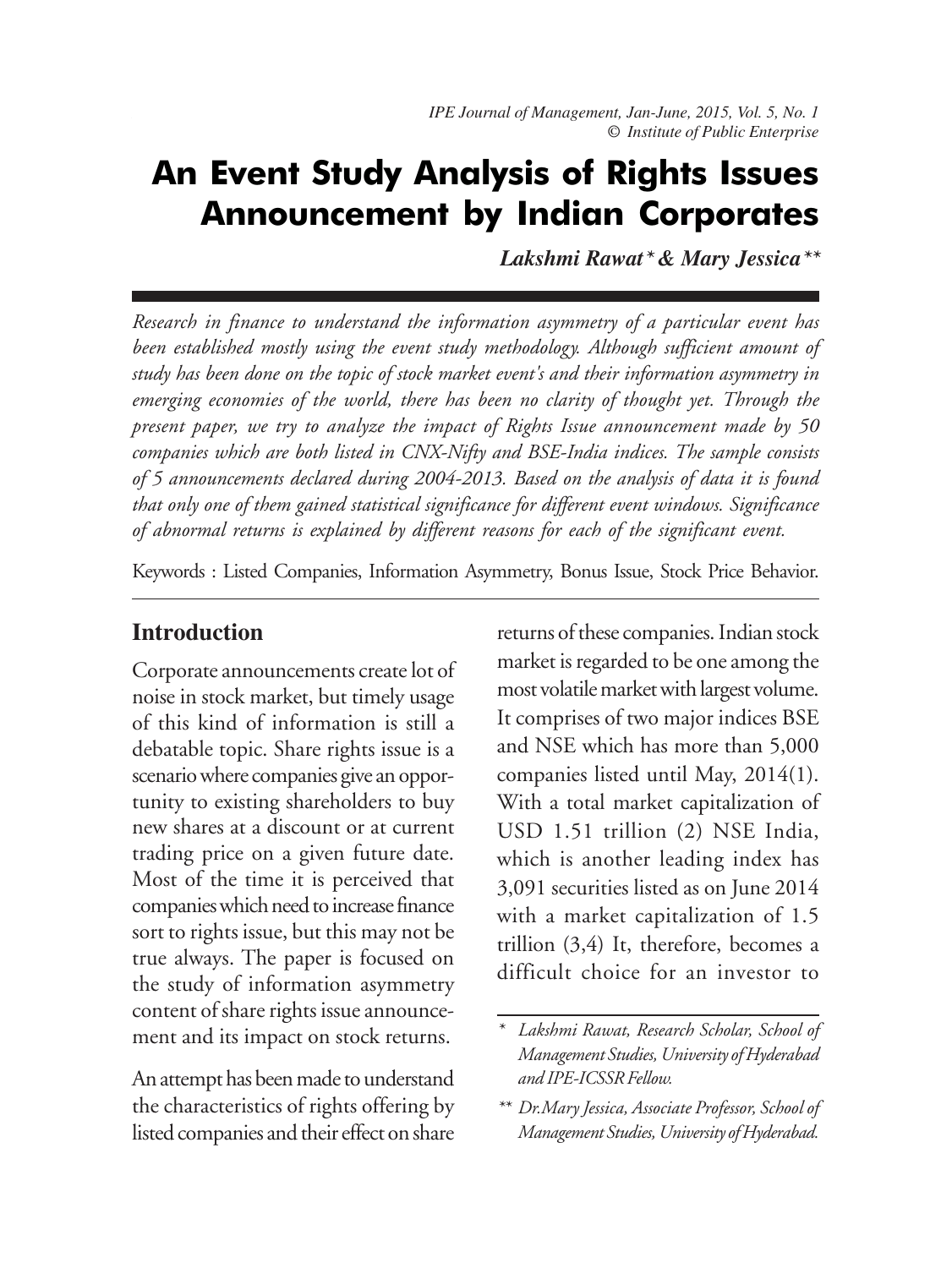## Relationships between Economic Growth and Human Development : An Empirical Study with Special Reference to Haryana

*Rakesh Kumar Sharma\* & Lakhwinder Kaur\*\**

*Human development is the end, economic growth is a means. So, the purpose of growth should be to enrich people's lives. For many years growth has been a major economic goal of policy makers and political leaders as delivering a larger quantity of goods and services is the best way to improve people's standard of living. The present paper is carried out to ascertain the relationship between economic growth and human development and to study the trends in human development indicators and growth of net state domestic product. Regression techniques have been used for analyzing the relation between economic growth and human development indicators. Keeping in view the importance and scope of research in this area, the paper further studied the human development indicators with special emphasis on health and educational indicators. Moreover, this paper has also examined the economic performance by growth indicators for Haryana with special emphasis on performance from 2001 onwards. The paper concluded with finding that there is a relation between economic growth and human development in terms of indicators viz., literacy rates, enrolment rate and infant mortality rates.*

Keywords : Human Development Index, Gross Domestic Product, National Skills Development Programme, Analysis of Variance, Multiple Regression, Ordinary Least Square, United Nations Development Programme.

#### **Introduction**

Ever since the HDI was first published, it has drawn critiques from many sides. Some critiques claim that it uses the wrong variables, and that it is not reflecting the human development idea accurately (Srinivasan, 1994). Sagar and Najam (1998) opined that "the HDI presents a distorted picture of the world". Others argued that the HDI depicts an oversimplified view of human development by relying on only a few indicators often derived from data of low quality (Murray, 1993, Srinivasan, 1994). Human Development (HD) goes well ahead of the Human Development Index (HDI), with which it

*<sup>\*</sup> Dr.Rakesh Kumar Sharma, Assistant Professor, School of Behavioral Sciences and Business Studies, Thapar University, Patiala.*

*<sup>\*\*</sup> Lakhwinder Kaur, Research Scholar, School of Behavioral Sciences and Business Studies, Thapar University, Patiala.*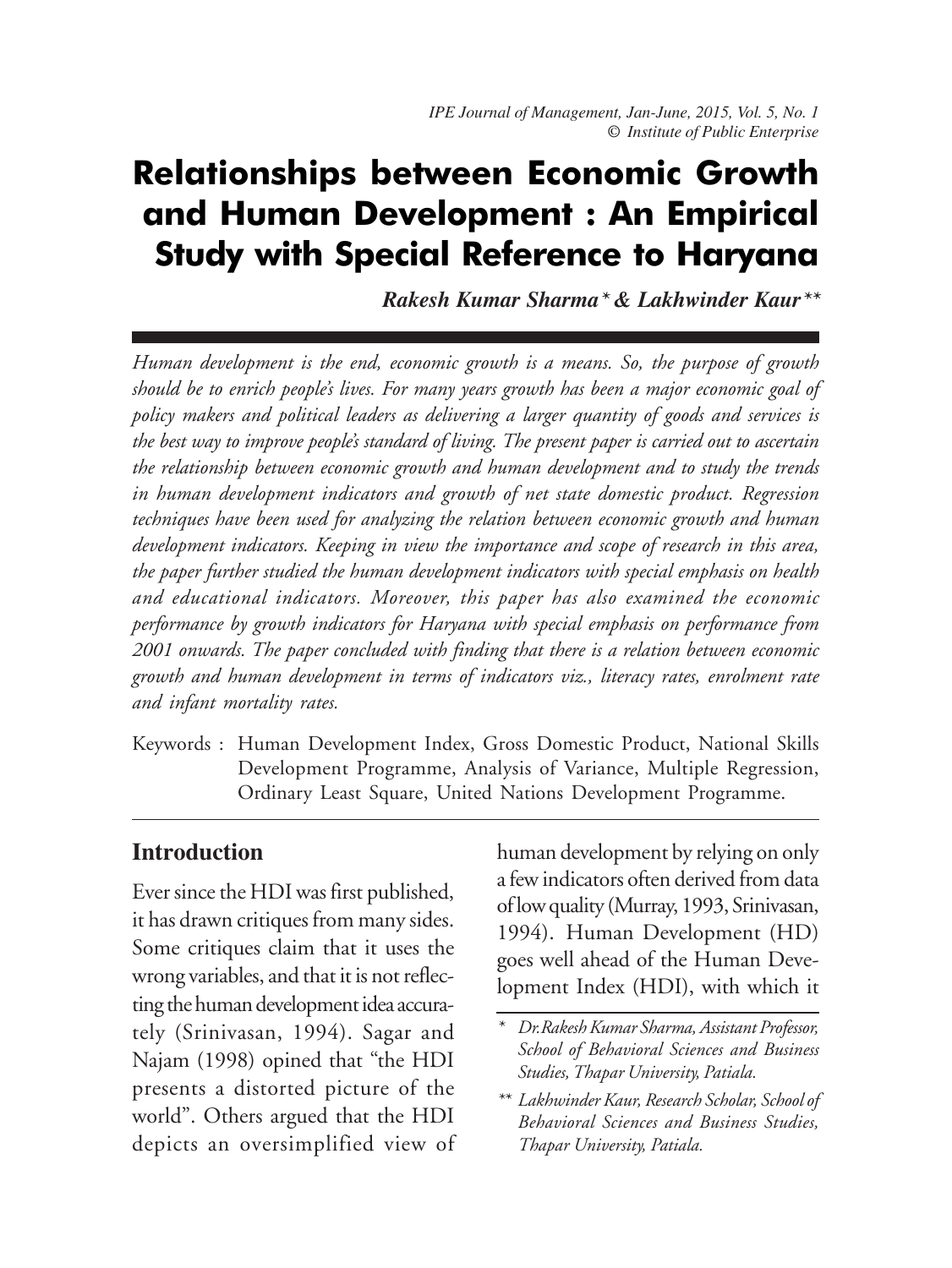*IPE Journal of Management, Jan-June, 2015, Vol. 5, No. 1 IPE Journal of Management, Jan-June, 2015, Vol. 5, No. 1 © Institute of Public Enterprise*

## Global or Local? What Sells in International Advertising?

*Anuradha Bhattacharjee\**

*International marketing management today presents two main schools of thoughts on how international marketing should be implemented, namely standardization and localization. Research to date has tried to make the case both for as well as against standardization. However, the question, of whether companies can promote products using the same advertising message everywhere has not been fully answered. This analysis compares advertising between two culturally and economically diverse groups of nations – the Western group consisting of France and Germany and the Eastern group consisting of India to investigate the companies' practical level of standardization and localization in international markets.*

Keywords : International Advertising, International Markets, Standardized Advertising, Branding Strategy, Culture.

#### **Introduction**

A key question in global marketing and advertising is the choice between "going global" or "going local." One of the most frequent justifications for "going global"—using standardized advertising content across different markets—is the assumed universality of fundamental human needs. "*Many human wants and desires are similar if presented within recognizable experience situations. People everywhere want value, quality and the latest technology made available and affordable; everyone, everywhere wants to be loved and respected, and we all get hungry*".**<sup>1</sup>** In marketing theory, the concept was used by Theodore Levitt who generated a storm of controversy in 1983 when he wrote in the Harvard Business Review**<sup>2</sup>** that companies must

learn to operate as if the world were one large market ignoring superficial regional and national differences and selling the same products in the same way throughout the world.

Proponents of this one-size-fits-all approach to global advertising believe that, in the era of the "global village," tastes and preferences are converging, rendering tailored advertising obsolete. This outlook presupposes both the convergence of consumer behavior and the existence of uniform worldwide demographic segments. As the creator of the Diesel Designer jeans brand, Renzo Rosso explains, "*A group of teenagers*

*<sup>\*</sup> Dr.Anuradha Bhattacharjee, Ph.D, (Sorbonne University, Paris), Independent Researcher & Consultant, Anuvista Pvt. Ltd., Kolkata.*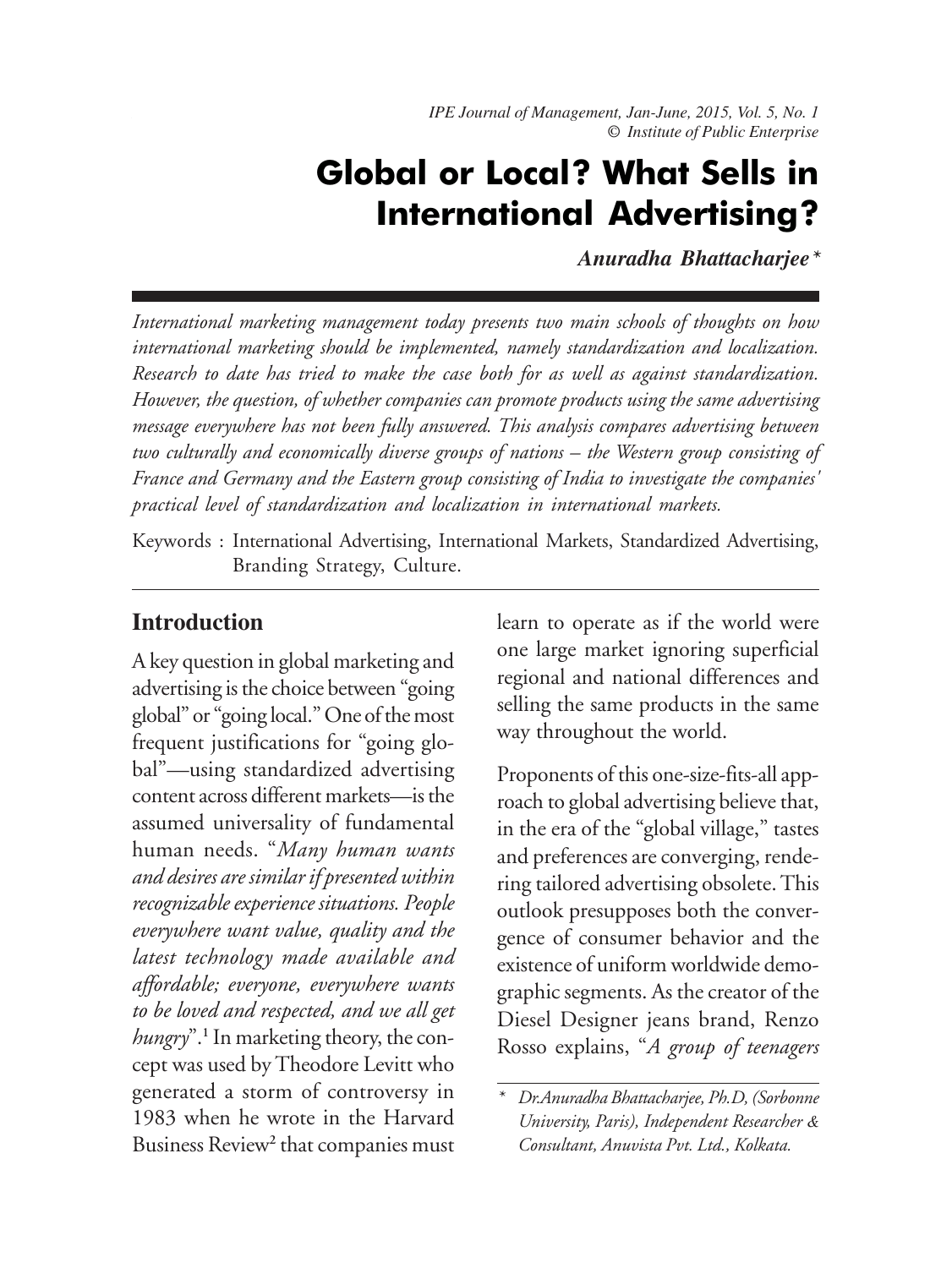## Corporate Social Responsibility : Study of Select CSR Models in India

*Rajeshwari Panigrahi\* & P.Sheela\*\**

*Corporate Social Responsibility (CSR) is a result of various social environmental and economic pressures and is primarily accepted as a strategy to divert attention away from negative social and environmental impacts on the lives of people. CSR creates a sustainable change by enabling the company to leverage on its products, employee strength network and profits. CSR has varied dimensions and functions. The directions of the CSR activities are largely determined by demography, literacy rate, poverty ratio and GDP of the country. Indian government is taking required measure to ensure that corporate take their responsibility towards the society. This paper is an effort to analyse the CSR activities undertaken by Indian corporate and its benefits to the society. The study primarily depends on the secondary information collected about various CSR models adopted by Indian corporate which is analysed to understand the various social responsibility activities and dimensions.*

Keywords : Corporate Social Responsibility, CSR Model, Corporate Governance, Business Ethics, CSR Strategy.

#### **Introduction**

Business practices have gone a long way and have achieved unprecedented access to markets across the globe resulting in lower production costs contributed by large market and market share. Globalisation has brought the whole world closer and with the advent of technology and communication the global village concept of 1960's appears to be coming true (Day & Montgomery 1999).

Four decades ago Milton Friedman wrote in the New York Times that social responsibility of business is to increase

profit and any deviation of company resources to non-profit activities such as charity, social cause etc is termed as tax. (Friedman, 1970). Authors Adam Smith to Milton Friedman pointed out that companies who just observe rules also do extra-ordinary useful things by providing quality goods and services to their customers, creating jobs for their employees and outlets for personal savings.

*<sup>\*</sup> Rajeshwari Panigrahi, Associate Professor, Department of Marketing, GITAM Institute of Management, GITAM University.*

*<sup>\*\*</sup> P.Sheela, Professor, Department of Finance, GITAM Institute of Management, GITAM University.*